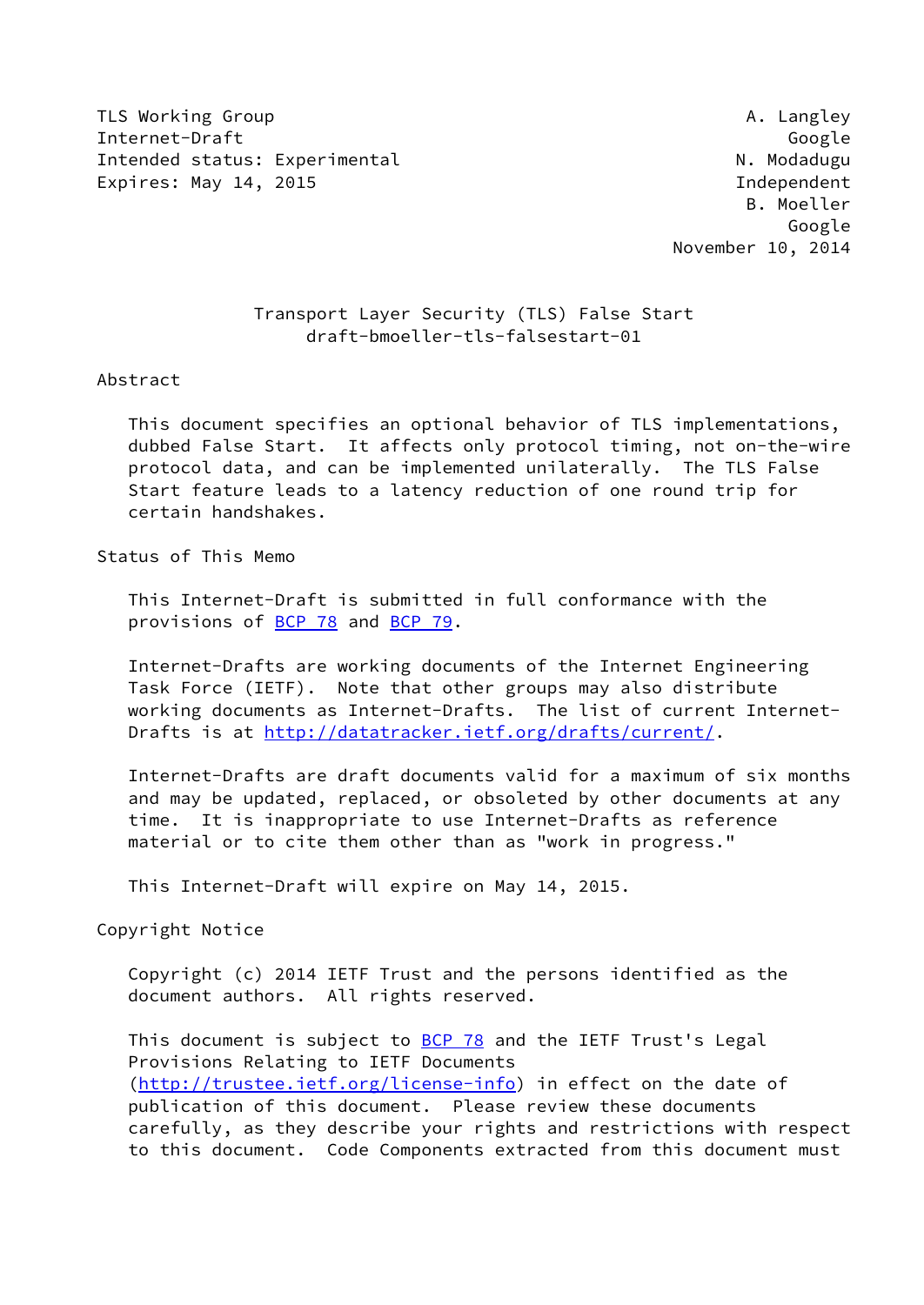<span id="page-1-1"></span>Internet-Draft TLS False Start November 2014

 include Simplified BSD License text as described in Section 4.e of the Trust Legal Provisions and are provided without warranty as described in the Simplified BSD License.

Table of Contents

|                                                        | $\overline{2}$ |
|--------------------------------------------------------|----------------|
|                                                        | $\overline{2}$ |
| 3.                                                     | $\overline{5}$ |
|                                                        | $\overline{5}$ |
|                                                        | 6              |
| 6.                                                     | $\mathbf{I}$   |
| 6.1.                                                   | $\mathbf{Z}$   |
|                                                        | 8              |
| 6.3. Key Exchange and Client Certificate Type $\cdots$ | 8              |
|                                                        | 9              |
| 8.                                                     | 9              |
| 9.                                                     | 9              |
| Normative References<br>9.1.                           | 9              |
| 9.2. Informative References                            | 10             |
| Appendix A. Implementation Notes                       | 10             |
| Authors' Addresses                                     | 10             |
|                                                        |                |

<span id="page-1-0"></span> $\underline{1}$  $\underline{1}$  $\underline{1}$ . Requirements Notation

 The key words "MUST", "MUST NOT", "REQUIRED", "SHALL", "SHALL NOT", "SHOULD", "SHOULD NOT", "RECOMMENDED", "MAY", and "OPTIONAL" in this document are to be interpreted as described in [RFC 2119 \[RFC2119](https://datatracker.ietf.org/doc/pdf/rfc2119)].

## <span id="page-1-2"></span>[2](#page-1-2). Introduction

A full TLS handshake as specified in [\[RFC5246](https://datatracker.ietf.org/doc/pdf/rfc5246)] requires two full protocol rounds (four flights) before the handshake is complete and the protocol parties may begin to send application data. Thus, using TLS can add a latency penalty of two network round-trip times for application protocols in which the client sends data first, such as HTTP [\[RFC2616](https://datatracker.ietf.org/doc/pdf/rfc2616)]. An abbreviated handshake (resuming an earlier TLS session) is complete after three flights, thus adding just one round trip time if the client sends application data first.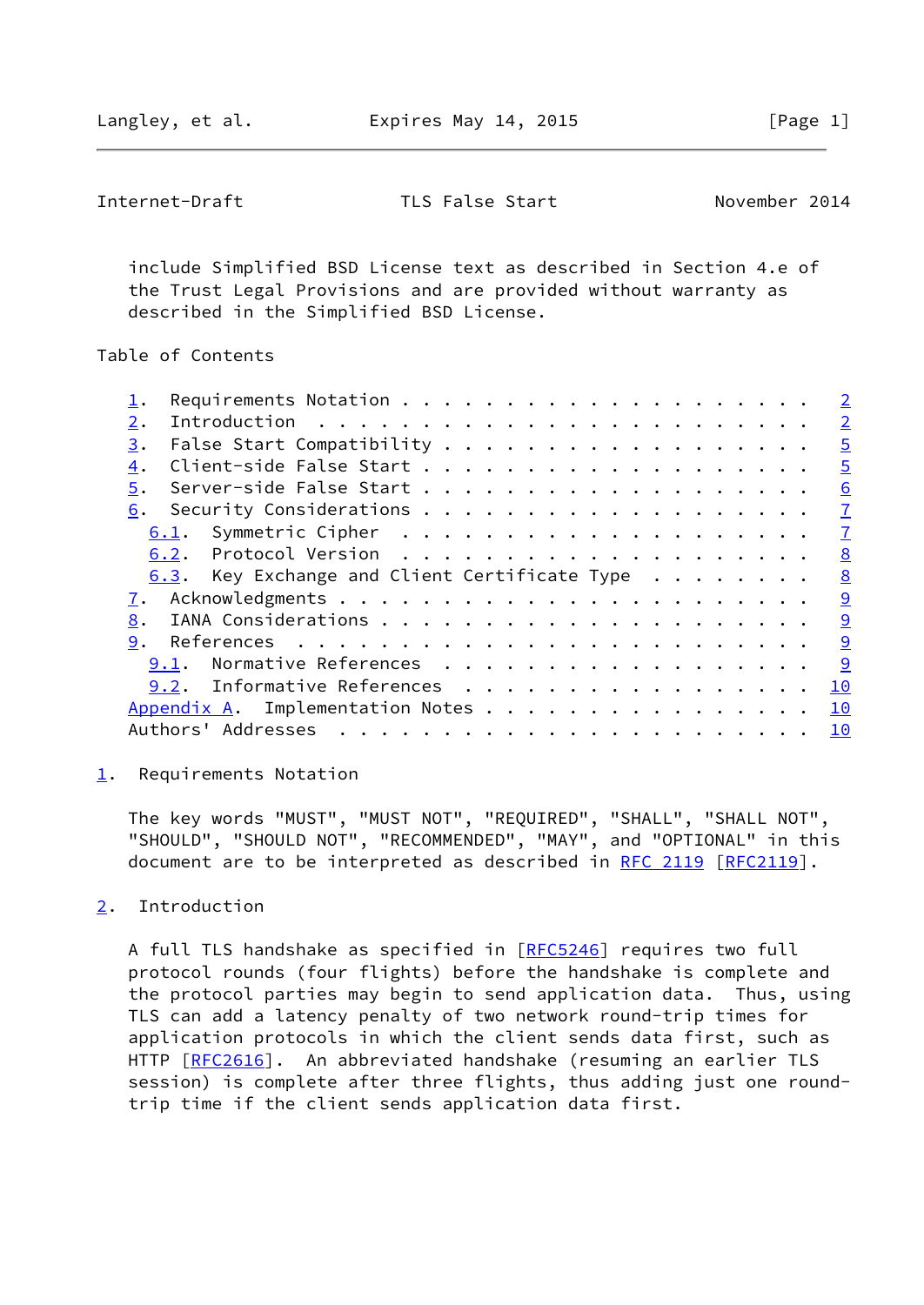Langley, et al. Expires May 14, 2015 [Pag

| σ<br>, |  |
|--------|--|
| ٠J٠    |  |
|        |  |

| Internet-Draft           | TLS False Start              | November 2014                     |
|--------------------------|------------------------------|-----------------------------------|
| Client                   |                              | Server                            |
| ClientHello              | -------->                    |                                   |
|                          |                              | ServerHello                       |
|                          |                              | Certificate*                      |
|                          |                              | ServerKeyExchange*                |
|                          |                              | CertificateRequest*               |
|                          |                              | ServerHelloDone                   |
| Certificate*             |                              |                                   |
| ClientKeyExchange        |                              |                                   |
| CertificateVerify*       |                              |                                   |
| [ChangeCipherSpec]       |                              |                                   |
| Finished                 | -------->                    |                                   |
|                          |                              | [ChangeCipherSpec]                |
|                          | <-------                     | Finished                          |
| Application Data         | $\leftarrow$ - - - - - - $>$ | Application Data                  |
| Figure $1$ $[RFC5246]$ . |                              | Message flow for a full handshake |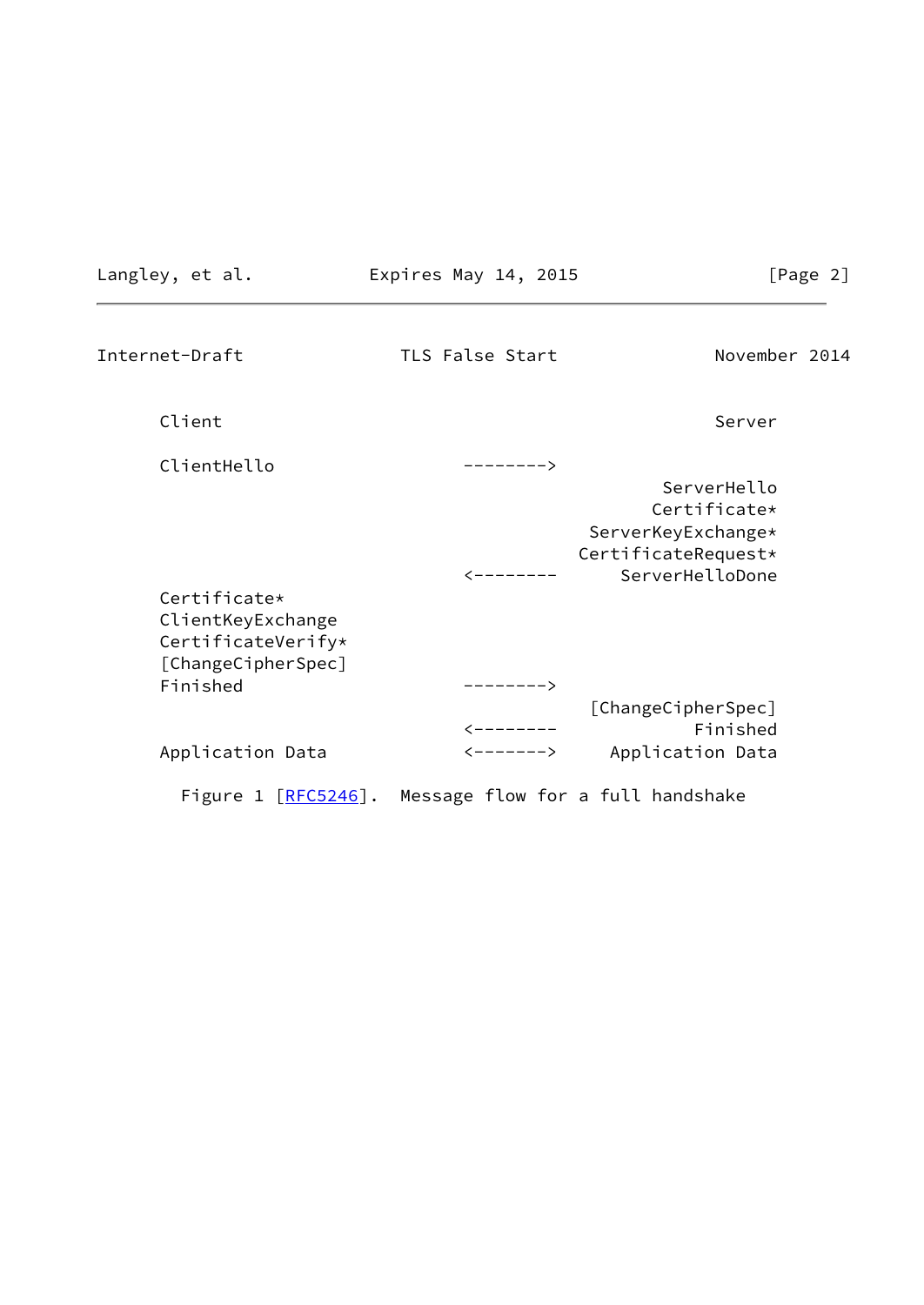Langley, et al. **Expires May 14, 2015** [Page 3]

Internet-Draft TLS False Start November 2014

Client Server Server Server Server Server Server Server Server Server Server Server Server Server Server Server

| ClientHello        |           |                    |
|--------------------|-----------|--------------------|
|                    |           | ServerHello        |
|                    |           | [ChangeCipherSpec] |
|                    | --------  | Finished           |
| [ChangeCipherSpec] |           |                    |
| Finished           | ————————> |                    |
| Application Data   | <------>  | Application Data   |

Figure 2 [[RFC5246\]](https://datatracker.ietf.org/doc/pdf/rfc5246). Message flow for an abbreviated handshake

 This document describes a technique that alleviates the latency burden imposed by TLS: the TLS False Start. If certain conditions are met, application data can be sent when the handshake is only partially complete -- i.e., when the sender has sent its own "ChangeCipherSpec" and "Finished" messages (thus having updated its TLS Record Protocol write state as negotiated in the handshake), but has yet to receive the other side's "ChangeCipherSpec" and "Finished" messages. (By section [7.4.9 of \[RFC5246\],](https://datatracker.ietf.org/doc/pdf/rfc5246#section-7.4.9) each party would have to delay sending application data until it has received and validated the other side's "Finished" message.) This achieves an improvement of one round-trip time

- o for full handshakes if the client sends application data first,
- o for abbreviated handshakes if the server sends application data first.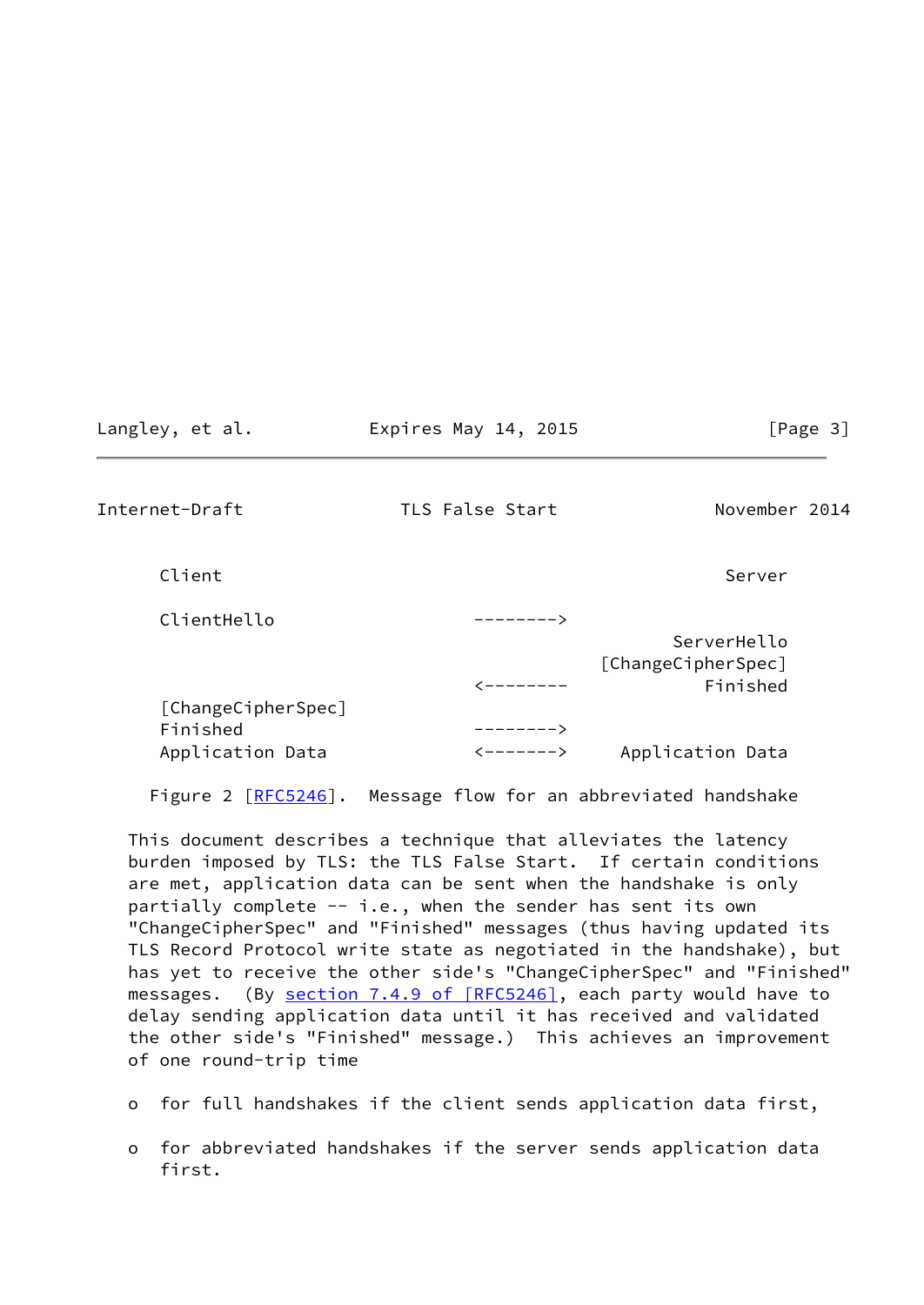Accordingly, the latency penalty for using TLS with HTTP can be kept at one round-trip time regardless of whether a full handshake or an abbreviated handshake takes place.

 In a False Start, when a party sends application data before it has received and verified the other party's "Finished" message, there are two possible outcomes:

- o The handshake completes successfully: Once both "Finished" messages have been received and verified, this retroactively validates the handshake. In this case, the transcript of protocol data carried over the transport underlying TLS will look as usual, apart from the different timing.
- o The handshake fails: If a party does not receive the other side's "Finished" message, or if the "Finished" message's contents are not correct, the handshake never gets validated. This means that an attacker may have removed, changed, or injected handshake

| Langley, et al. | Expires May 14, 2015 | [Page 4] |
|-----------------|----------------------|----------|
|                 |                      |          |

<span id="page-4-1"></span>Internet-Draft TLS False Start November 2014

 messages. In this case, data has been sent over the underlying transport that would not have been sent without the False Start.

 The latter scenario makes it necessary to restrict when a False Start is allowed, as described in this document. [Section 3](#page-4-0) considers basic requirements for using False Start. [Section 4](#page-5-0) and [Section 5](#page-6-0) specify the behavior for clients and servers, respectively, referring to important security considerations in [Section 6](#page-6-1).

<span id="page-4-0"></span>[3](#page-4-0). False Start Compatibility

 TLS False Start as described in detail in the subsequent sections, if implemented, is an optional feature.

 A TLS implementation (not necessarily offering the False Start option itself) is defined to be "False Start compatible" if it tolerates receiving TLS records on the transport connection early, before the protocol has reached the state to process these. To successfully use False Start in a TLS connection, the other side has to be False Start compatible. Out-of-band knowledge that the peer is False Start compatible may be available, e.g. if this is mandated by specific application profile standards. As discussed in  $\Delta p$  and  $\Delta$ , the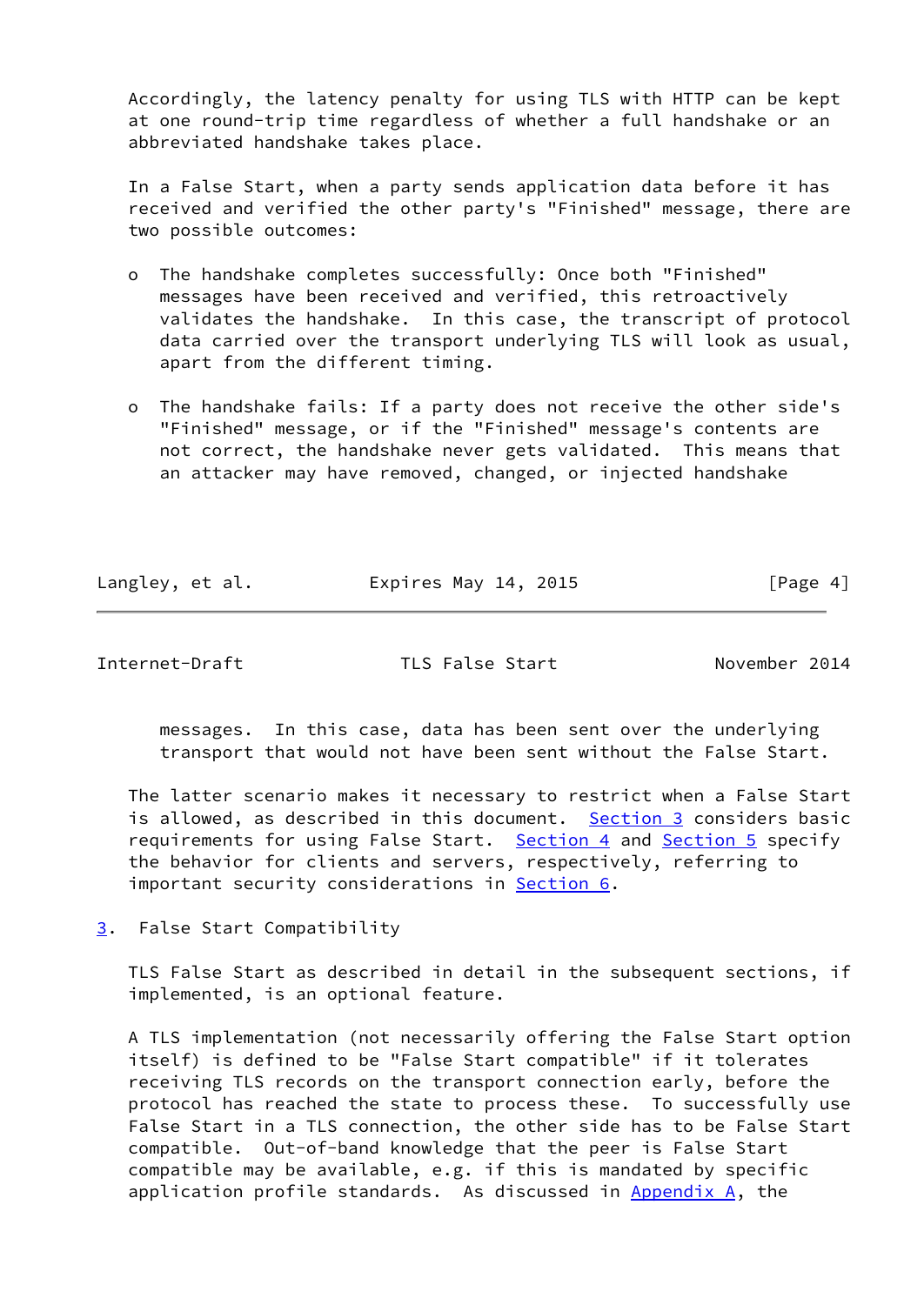requirement for False Start compatibility does not pose a hindrance in practice.

<span id="page-5-0"></span>[4](#page-5-0). Client-side False Start

 This section specifies a change to the behavior of TLS client implementations in full TLS handshakes.

 When the client has sent its "ChangeCipherSpec" and "Finished" messages, its default behavior following [\[RFC5246](https://datatracker.ietf.org/doc/pdf/rfc5246)] is to not send application data until it has received the server's "ChangeCipherSpec" and "Finished" messages, which completes the handshake. With the False Start protocol modification, the client MAY send application data earlier (under the new Cipher Spec) if each of the following conditions is satisfied:

- o The application layer has requested the TLS False Start option.
- o The symmetric cipher defined by the cipher suite negotiated in this handshake has been whitelisted for use with False Start according to the Security Considerations in [Section 6.1](#page-7-0).
- o The protocol version chosen by ServerHello.server\_version has been whitelisted for use with False Start according to the Security Considerations in [Section 6.2](#page-8-0).

| Langley, et al. | Expires May 14, 2015 | [Page 5] |
|-----------------|----------------------|----------|
|                 |                      |          |

<span id="page-5-1"></span>

| Internet-Draft | TLS False Start | November 2014 |
|----------------|-----------------|---------------|
|                |                 |               |

- o The key exchange method defined by the cipher suite negotiated in this handshake has been whitelisted for use with False Start according to the Security Considerations in [Section 6.3](#page-8-1).
- o In the case of a handshake with client authentication, the client certificate type has been whitelisted for use with False Start according to the Security Considerations in **[Section 6.3](#page-8-1)**.

 The rules for receiving application data from the server remain unchanged.

 Note that the TLS client cannot infer the presence of an authenticated server until all handshake messages have been received. With False Start, unlike with the default handshake behavior, applications are able to send data before this point has been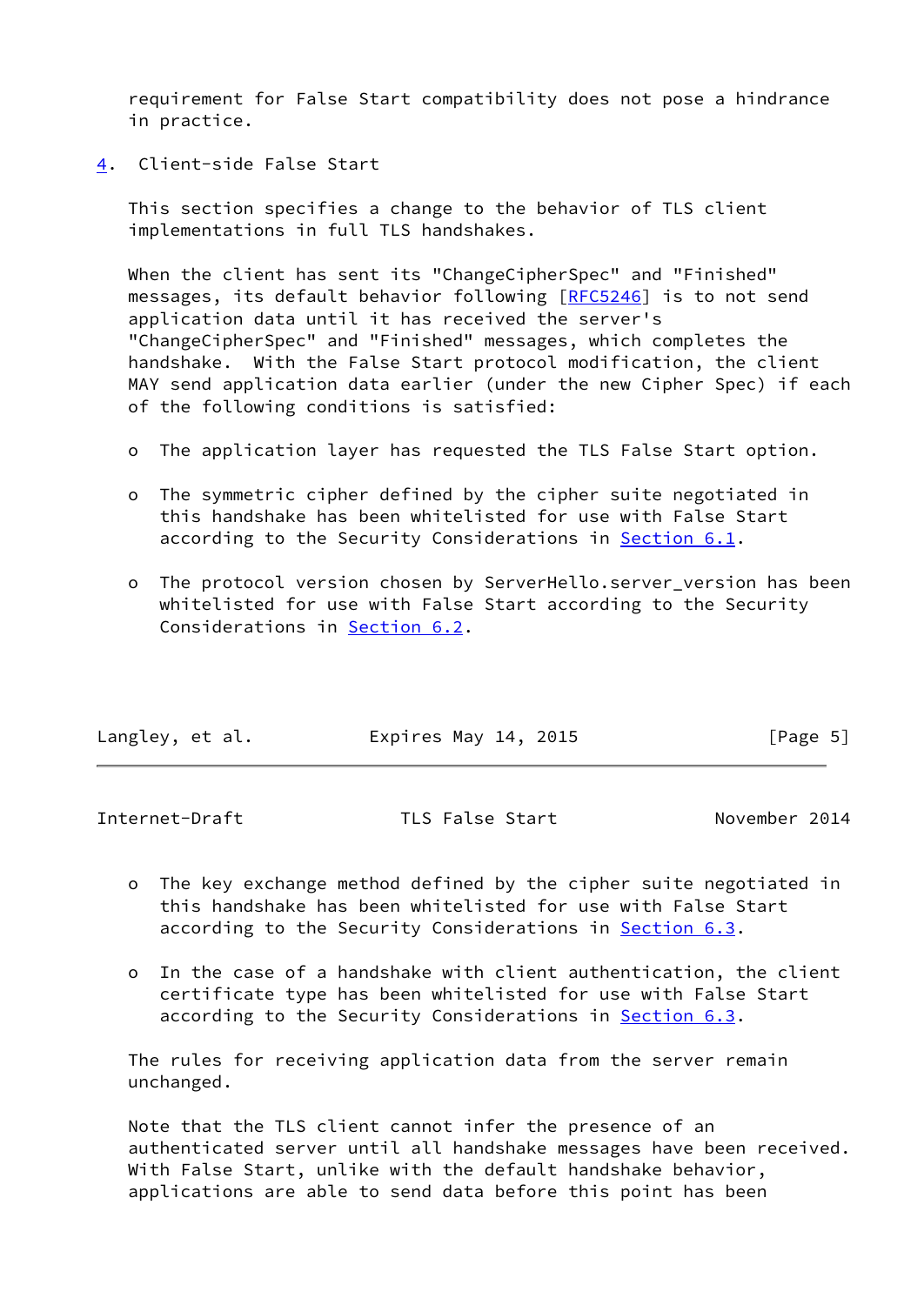reached: from an application point of view, being able to send data does not imply that an authenticated peer is present. Accordingly, it is recommended that TLS implementations allow the application layer to query whether the handshake has completed.

<span id="page-6-0"></span>[5](#page-6-0). Server-side False Start

 This section specifies a change to the behavior of TLS server implementations in abbreviated TLS handshakes.

 When the server has sent its "ChangeCipherSpec" and "Finished" messages, its default behavior following [\[RFC5246](https://datatracker.ietf.org/doc/pdf/rfc5246)] is not to send application data until it has received the client's "ChangeCipherSpec" and "Finished" messages, which completes the handshake. With the False Start protocol modification, the server MAY send application data earlier (under the new Cipher Spec) if each of the following conditions is satisfied:

- o The application layer has requested the TLS False Start option.
- o The symmetric cipher defined by the cipher suite of the session being resumed has been whitelisted for use with False Start according to the Security Considerations in [Section 6.1](#page-7-0).

 The rules for receiving application data from the client remain unchanged.

 Note that the TLS server cannot infer the presence of an authenticated client until all handshake messages have been received. With False Start, unlike with the default handshake behavior, applications are able to send data before this point has been reached: from an application point of view, being able to send data does not imply that an authenticated peer is present. Accordingly,

| Langley, et al. | Expires May 14, 2015 | [Page 6] |
|-----------------|----------------------|----------|
|                 |                      |          |

<span id="page-6-2"></span>Internet-Draft TLS False Start November 2014

 it is recommended that TLS implementations allow the application layer to query whether the handshake has completed.

<span id="page-6-1"></span>[6](#page-6-1). Security Considerations

 In a TLS handshake, the "Finished" messages serve to validate the entire handshake. These messages are based on a hash of the handshake so far processed by a PRF keyed with the new master secret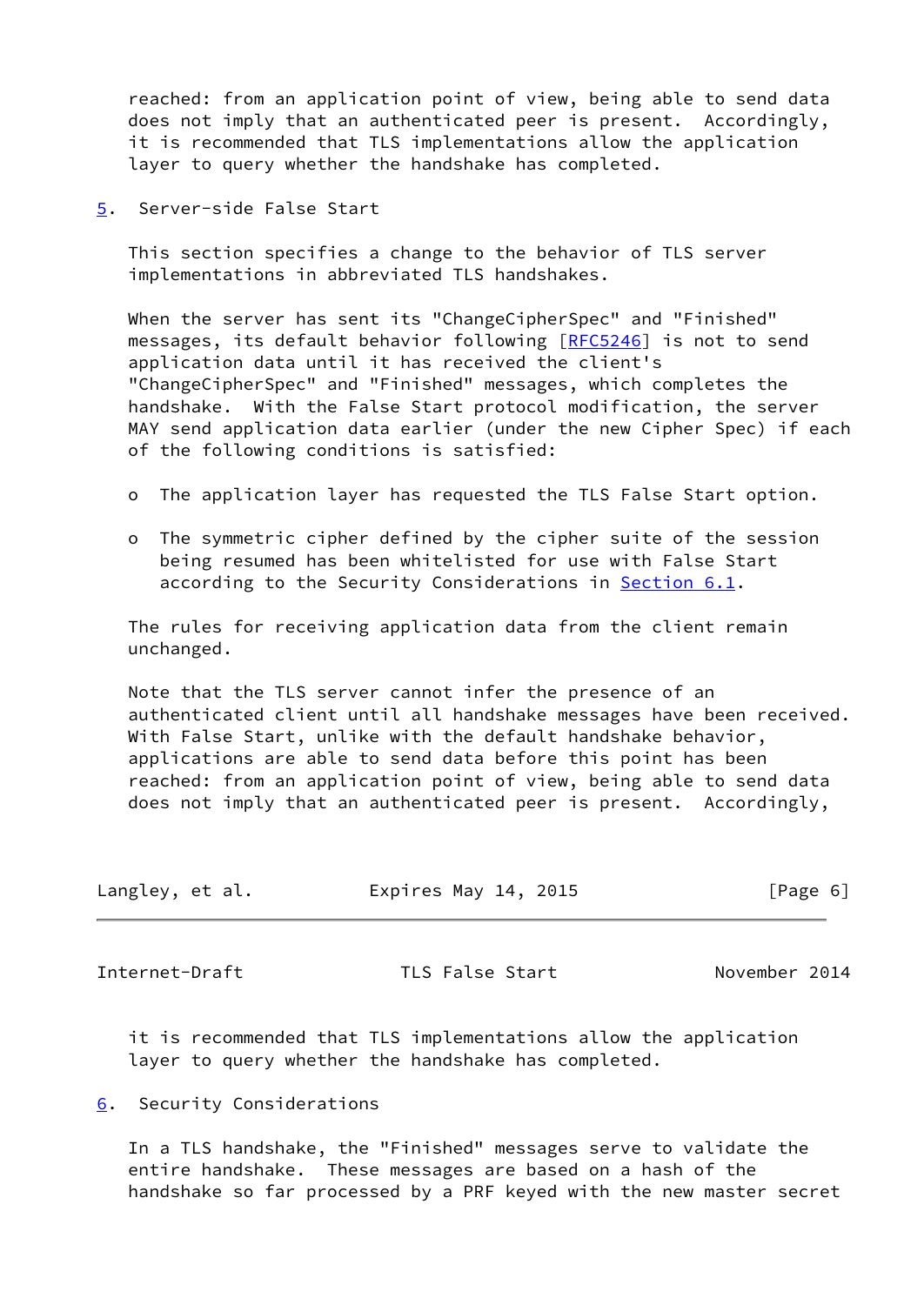(serving as a MAC), and are also sent under the new Cipher Spec with its keyed MAC, where the MAC key again is derived from the master secret. The protocol design relies on the assumption that any server and/or client authentication done during the handshake carries over to this. While an attacker could, for example, have changed the cipher suite list sent by the client to the server and thus influenced cipher suite selection (presumably towards a less secure choice) or could have made other modifications to handshake messages in transmission, the attacker would not be able to round off the modified handshake with a valid "Finished" message: every TLS cipher suite is presumed to key the PRF appropriately to ensure unforgeability. Once the handshake has been validated by verifying the "Finished" messages, this confirms that the handshake has not been tampered with, thus bootstrapping secure encryption (using algorithms as negotiated) from secure authentication.

 Using False Start interferes with this approach of bootstrapping secure encryption from secure authentication, as application data may have already been sent before "Finished" validation confirms that the handshake has not been tampered with -- so there is generally no hope to be sure that communication with the expected peer is indeed taking place during the False Start. Instead, the security goal is to ensure that if anyone at all can decrypt the application data sent in a False Start, this must be the legitimate peer: while an attacker could be influencing the handshake (restricting cipher suite selection, modifying key exchange messages, etc.), the attacker should not be able to benefit from this. The TLS protocol already relies on such a security property for authentication -- with False Start, the same is needed for encryption. This motivates the following rules.

<span id="page-7-0"></span>[6.1](#page-7-0). Symmetric Cipher

 Clients and servers MUST NOT use the False Start protocol modification in a handshake unless the cipher suite uses a symmetric cipher that is considered cryptographically strong.

 Implementations may have their own classification of ciphers (and may additionally allow the application layer to provide a classification), but generally only symmetric ciphers with an

| Langley, et al. | Expires May 14, 2015 | [Page 7] |
|-----------------|----------------------|----------|
|-----------------|----------------------|----------|

<span id="page-7-1"></span>Internet-Draft TLS False Start November 2014

effective key length of 128 bits or more can be considered strong.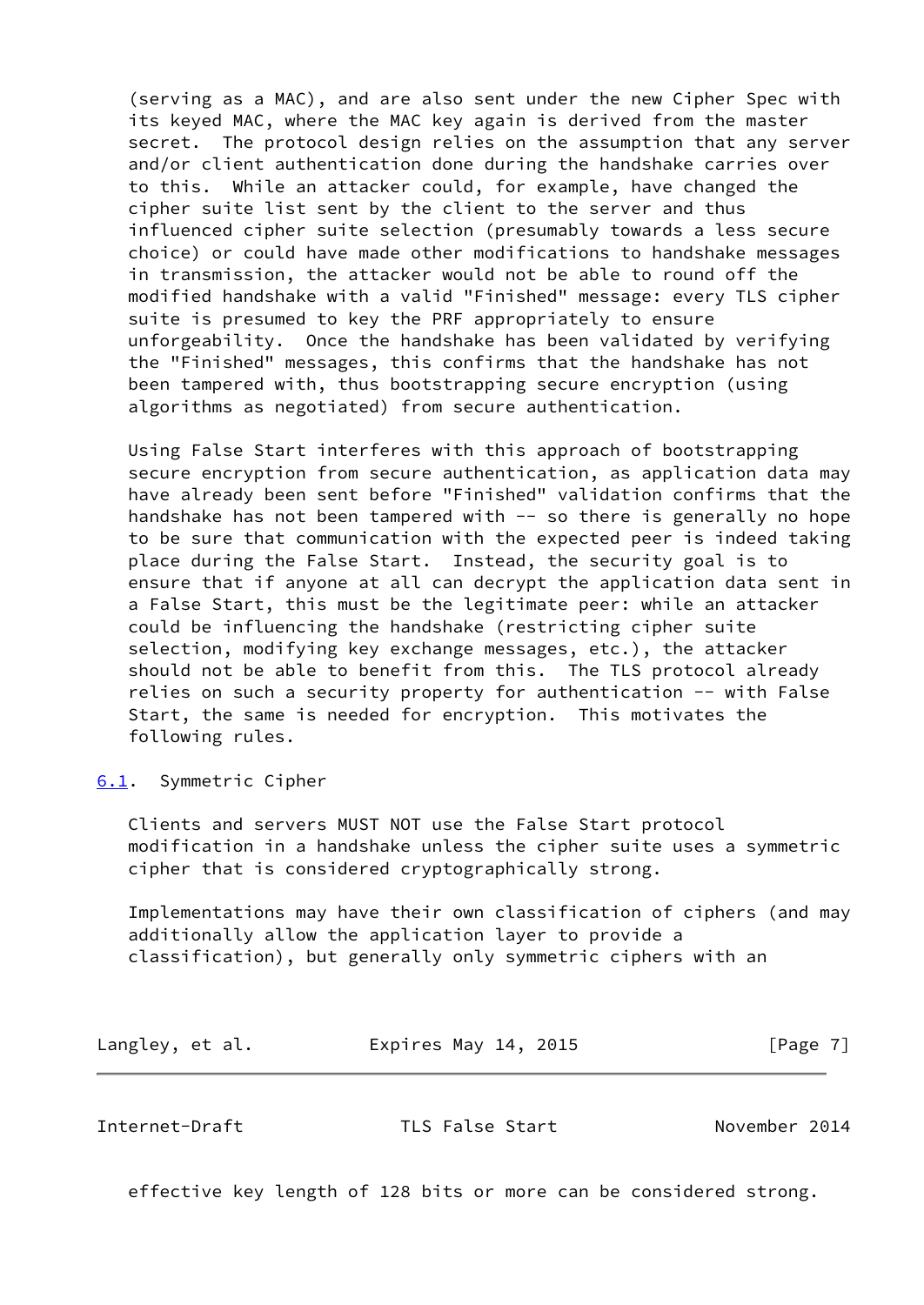Also, various ciphers specified for use with TLS are known to have cryptographic weaknesses regardless of key length (none of the ciphers specified in [\[RFC4492](https://datatracker.ietf.org/doc/pdf/rfc4492)] and [[RFC5246\]](https://datatracker.ietf.org/doc/pdf/rfc5246) can be recommended for use with False Start). The AES\_128\_GCM\_SHA256 or AES\_256\_GCM\_SHA384 ciphers specified in [\[RFC5288](https://datatracker.ietf.org/doc/pdf/rfc5288)] and [[RFC5289\]](https://datatracker.ietf.org/doc/pdf/rfc5289) can be considered sufficiently strong for most uses. Implementations that support additional cipher suites have to be careful to whitelist only suitable symmetric ciphers; if in doubt, False Start should not be used with a given symmetric cipher.

 While an attacker can change handshake messages to force a downgrade to a less secure symmetric cipher than otherwise would have been chosen, this rule ensures that in such a downgrade attack no application data will be sent under an insecure symmetric cipher. With respect to server-side False Start, if a client has negotiated a TLS session using weak symmetric cryptography, this rule prevents attackers from seeing the server encrypt more data under this session than normally (if an attacker makes up a "ClientHello" message asking to resume such a session, no False Start will happen).

<span id="page-8-0"></span>[6.2](#page-8-0). Protocol Version

 Clients MUST NOT use the False Start protocol modification in a handshake unless the protocol version chosen by ServerHello.server\_version has been whitelisted for this use.

 Generally, implementations should whitelist only the protocol version(s) for which they would not send TLS\_FALLBACK\_SCSV [\[downgrade-scsv](#page-10-3)].

 The details of nominally identical cipher suites can differ between protocol versions, so this reinforces [Section 6.1](#page-7-0).

<span id="page-8-1"></span>[6.3](#page-8-1). Key Exchange and Client Certificate Type

 Clients MUST NOT use the False Start protocol modification in a handshake unless the cipher suite uses a key exchange method that has been whitelisted for this use. Furthermore, when using client authentication, clients MUST NOT use the False Start protocol modification unless the client certificate type has been whitelisted for this use.

 Implementations may have their own whitelists of key exchange methods and client certificate types (and may additionally allow the application layer to specify whitelists). Generally, out of the options from [\[RFC5246](https://datatracker.ietf.org/doc/pdf/rfc5246)] and [[RFC4492\]](https://datatracker.ietf.org/doc/pdf/rfc4492), the following whitelists are recommended: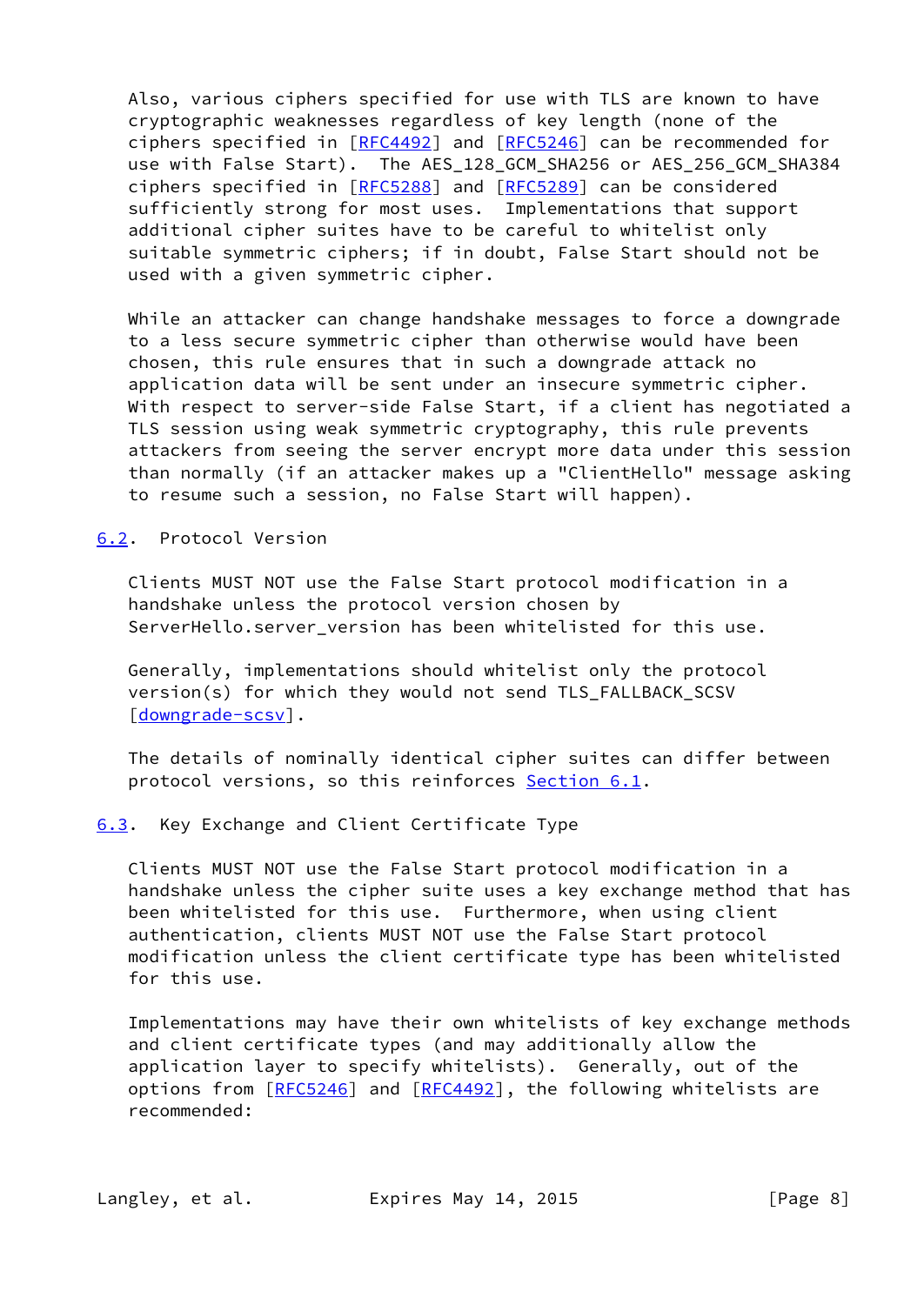<span id="page-9-1"></span>Internet-Draft TLS False Start November 2014

- o Key exchange methods: DHE\_RSA, ECDHE\_RSA, DHE\_DSS, ECDHE\_ECDSA
- o Client certificate types: rsa\_sign, dss\_sign, ecdsa\_sign (or no client authentication)

 However, if an implementation that supports only key exchange methods from  $[REC5246]$  and  $[REC4492]$  does not support any of the above key exchange methods, all of its supported key exchange methods can be whitelisted for False Start use. Care is required with any additional key exchange methods or client certificate types, as these may not have similar properties.

 The recommended whitelists are such that if cryptographic algorithms suitable for forward secrecy would possibly be negotiated, no False Start will take place if the current handshake fails to provide forward secrecy. (Forward secrecy can be achieved using ephemeral Diffie-Hellman or ephemeral Elliptic-Curve Diffie-Hellman; there is no forward secrecy when a using key exchange method of RSA, RSA\_PSK, DH\_DSS, DH\_RSA, ECDH\_ECDSA, or ECDH\_RSA, or a client certificate type of rsa\_fixed\_dh, dss\_fixed\_dh, rsa\_fixed\_ecdh, or ecdsa\_fixed\_ecdh.) As usual, the benefits of forward secrecy may need to be balanced against efficiency, and accordingly even implementations that support the above key exchange methods might whitelist further key exchange methods and client certificate types from [[RFC5246](https://datatracker.ietf.org/doc/pdf/rfc5246)] and [\[RFC4492](https://datatracker.ietf.org/doc/pdf/rfc4492)].

<span id="page-9-0"></span>[7](#page-9-0). Acknowledgments

 The authors wish to thank Wan-Teh Chang, Ben Laurie, Eric Rescorla, and Brian Smith for their input.

<span id="page-9-2"></span>[8](#page-9-2). IANA Considerations

None.

- <span id="page-9-3"></span>[9](#page-9-3). References
- <span id="page-9-4"></span>[9.1](#page-9-4). Normative References
	- [RFC2119] Bradner, S., "Key words for use in RFCs to Indicate Requirement Levels", [BCP 14](https://datatracker.ietf.org/doc/pdf/bcp14), [RFC 2119](https://datatracker.ietf.org/doc/pdf/rfc2119), March 1997.
	- [RFC4492] Blake-Wilson, S., Bolyard, N., Gupta, V., Hawk, C., and B. Moeller, "Elliptic Curve Cryptography (ECC) Cipher Suites for Transport Layer Security (TLS)", [RFC 4492](https://datatracker.ietf.org/doc/pdf/rfc4492), May 2006.
	- [RFC5246] Dierks, T. and E. Rescorla, "The Transport Layer Security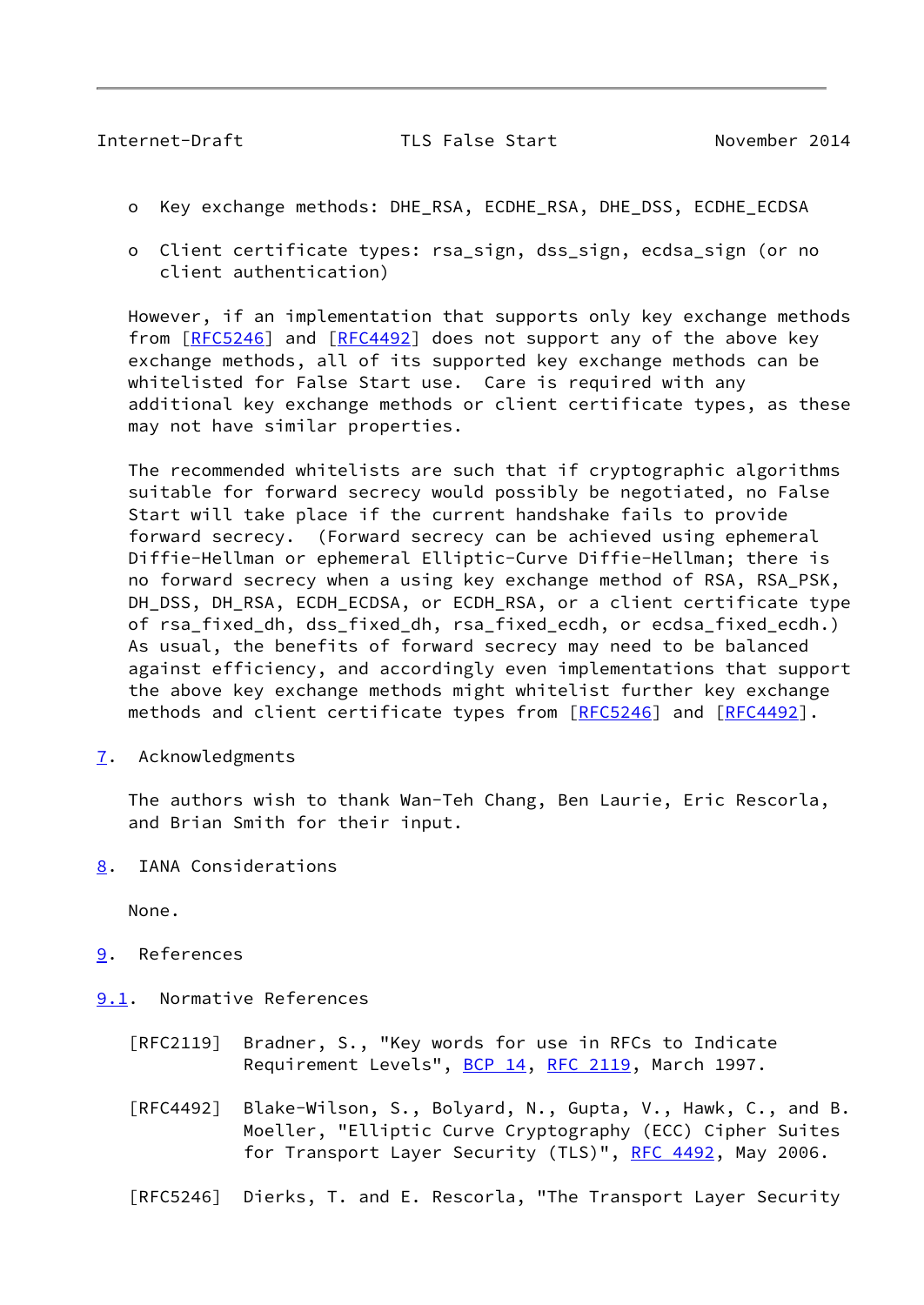Langley, et al. **Expires May 14, 2015** [Page 9]

<span id="page-10-1"></span>Internet-Draft TLS False Start November 2014

- [RFC5288] Salowey, J., Choudhury, A., and D. McGrew, "AES Galois Counter Mode (GCM) Cipher Suites for TLS", [RFC 5288](https://datatracker.ietf.org/doc/pdf/rfc5288), August 2008.
- [RFC5289] Rescorla, E., "TLS Elliptic Curve Cipher Suites with SHA-256/384 and AES Galois Counter Mode (GCM)", [RFC 5289,](https://datatracker.ietf.org/doc/pdf/rfc5289) August 2008.

<span id="page-10-0"></span>[9.2](#page-10-0). Informative References

 [RFC2616] Fielding, R., Gettys, J., Mogul, J., Frystyk, H., Masinter, L., Leach, P., and T. Berners-Lee, "Hypertext Transfer Protocol --  $HTIP/1.1$ ", [RFC 2616,](https://datatracker.ietf.org/doc/pdf/rfc2616) June 1999.

<span id="page-10-3"></span>[downgrade-scsv]

 Moeller, B. and A. Langley, "TLS Fallback Signaling Cipher Suite Value (SCSV) for Preventing Protocol Downgrade Attacks", Work in Progress, [draft-ietf-tls-downgrade](https://datatracker.ietf.org/doc/pdf/draft-ietf-tls-downgrade-scsv-01) [scsv-01](https://datatracker.ietf.org/doc/pdf/draft-ietf-tls-downgrade-scsv-01), November 2014.

<span id="page-10-2"></span>[Appendix A.](#page-10-2) Implementation Notes

 TLS False Start is a modification to the TLS protocol, and some implementations that conform to  $[RECS246]$  may have problems interacting with implementations that use the False Start modification. If the peer uses a False Start, application data records may be received directly following the peer's "Finished" message, before the TLS implementation has sent its own "Finished" message. False Start compatibility as defined in **Section 3** ensures that these records with application data will simply remain buffered for later processing.

 A False Start compatible TLS implementation does not have to be aware of the False Start concept, and is certainly not expected to detect whether a False Start handshake is currently taking place: thanks to transport layer buffering, typical implementations will be False Start compatible without having been designed for it.

Authors' Addresses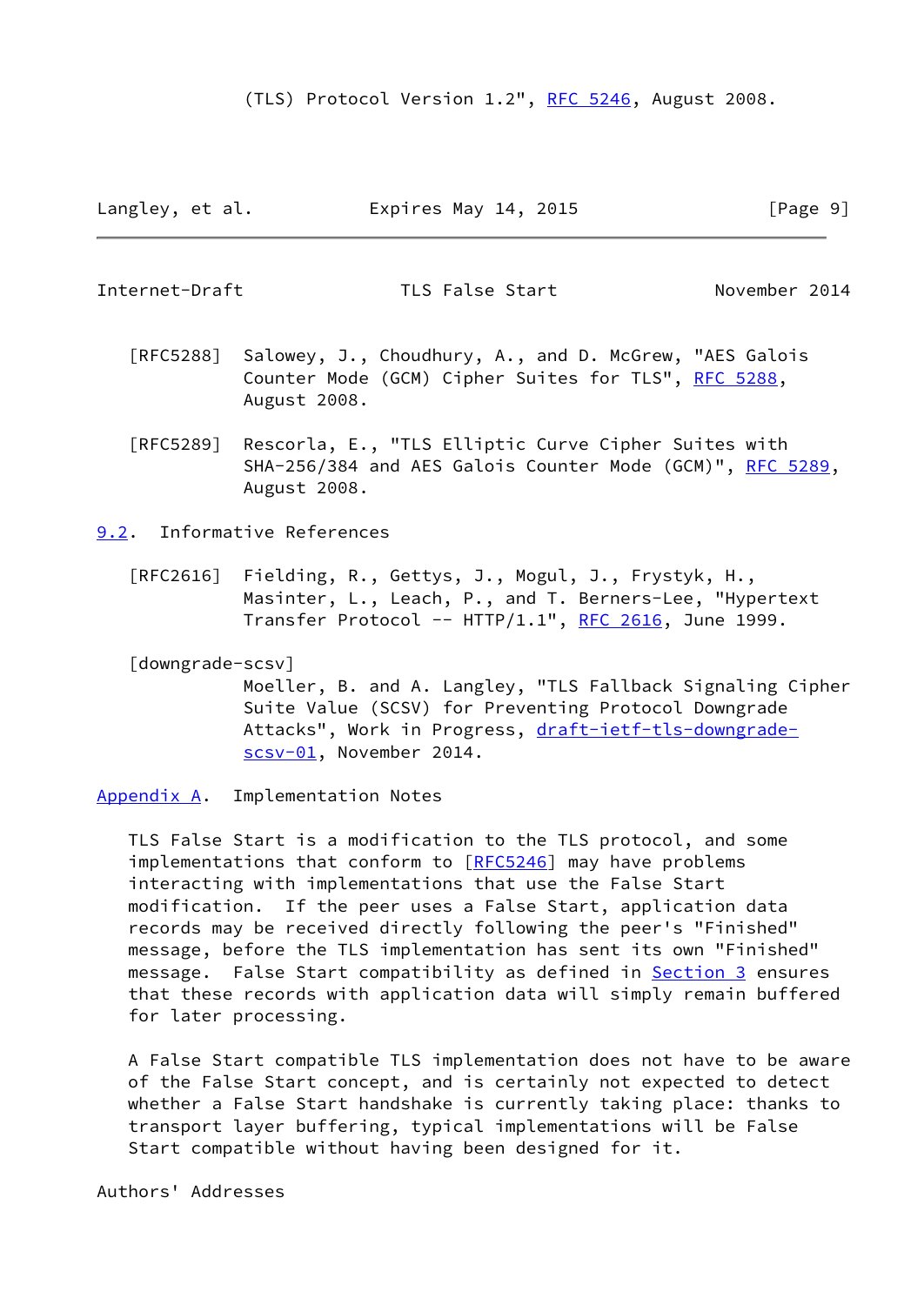Adam Langley Google Inc. 345 Spear St San Francisco, CA 94105 USA

Email: agl@google.com

| Langley, et al. | Expires May 14, 2015 | [Page 10] |
|-----------------|----------------------|-----------|
|-----------------|----------------------|-----------|

Internet-Draft TLS False Start November 2014

 Nagendra Modadugu Independent

Email: nagendra@cs.stanford.edu

 Bodo Moeller Google Switzerland GmbH Brandschenkestrasse 110 Zurich 8002 Switzerland

Email: bmoeller@acm.org